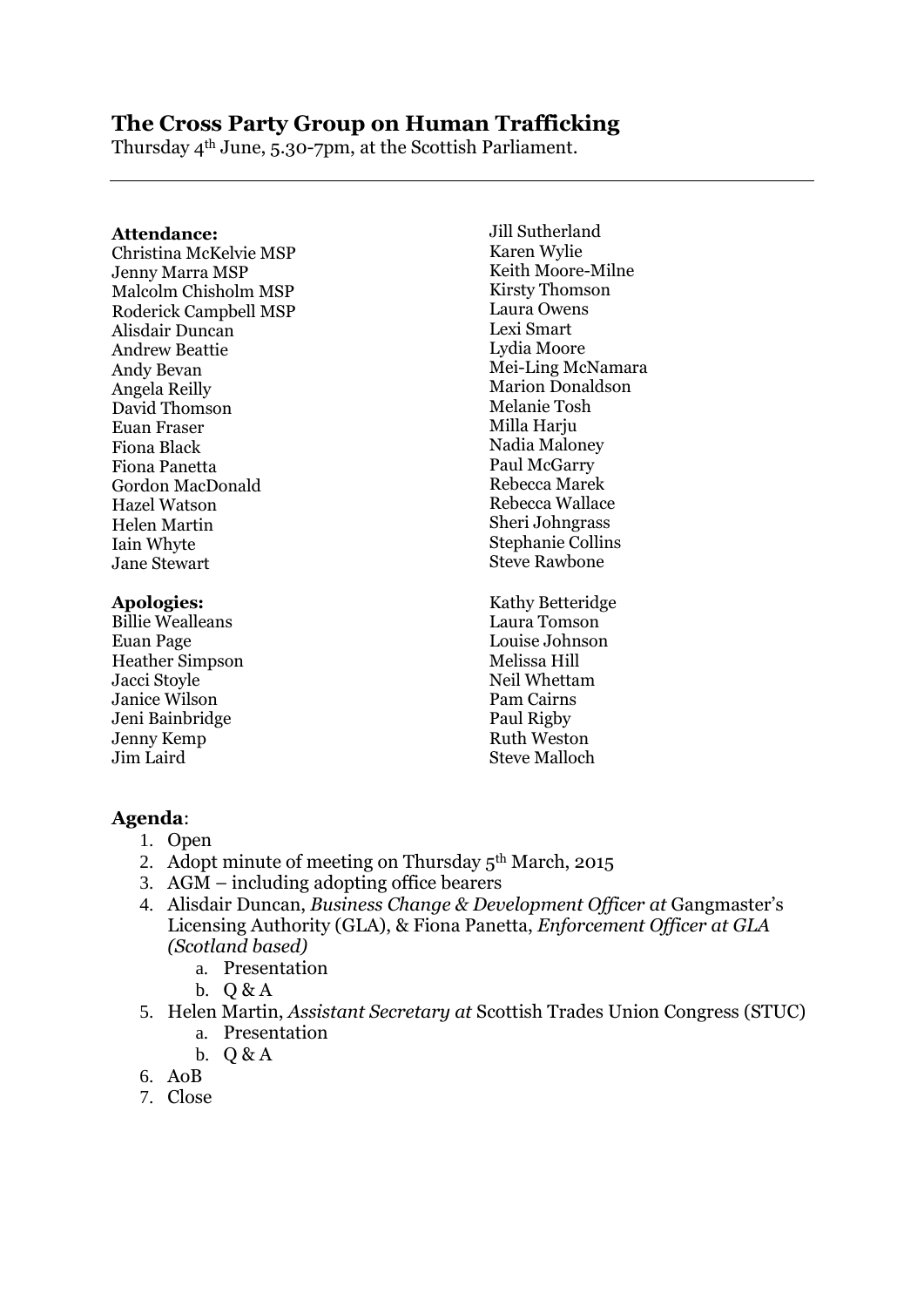## **Agenda item 2:**

Christina McKelvie (CM) and Hazel Watson (HW) adopted the minutes from  $15<sup>th</sup>$  March 2015

## **Agenda item 3:**

Election of office bearers:

- Co-conveners CM and Jenny Marra (JM) were nominated and second to stay in post by Malcolm Chisholm MSP (MC) and Gordon MacDonald (GM). Both accepted.
- Secretariat Andy Bevan (AB) tenders resignation after two years. Euan Fraser unanimously adopted as the new secretariat.

### **Agenda item 4:**

Presentation from Alisdair Duncan (AD):

- Showed a video of the cockle picker incident to set the context of GLA's work.
- Also shared a case study from 2009/10 regarding construction workers from Poland
	- o Police stated it wasn't a police matter in the early days
	- o Accounts were open but the funds were used for materials
	- o Promised £8.10 per hour with increases this never happened.
	- o The labourers lived in a derelict pub on mattresses with no electricity
	- o Eurojust (between Poland & the UK) assembled a 'joint investigation team'
	- o 120+ victims kept appearing
	- o They pinpointed the ring leader and this led to other recognising other suspected perpetrators & victims
	- o Trouble finding the trafficking wanted on a European Arrest Warrant and was later found in Sheffield
	- o 220 victims were found in total
- Note, GLA's remit is shellfish gathering and food growing, not construction.

#### $O&A$ :

- GM why doesn't it cover construction?
	- o AD potential for it to expand following section 55 of the Modern Day Slavery Act (reserved to Westminster). Currently a gap in Scotland.
	- o **JM – this is something we should pick up once the Scottish bill is through**
	- o Fiona Panetta (FP) we've seen an increase in referrals and GLA are working very closely with the Human Trafficking Unit.
	- o AD trafficking for the purpose of forced labour exploitation is beginning to overtake trafficking for sexual exploitation.
- $\bullet$  JM what role can the trade unions play?
	- $\circ$  Helen Martin (HM) this situation involves vulnerable workers and the employers often refuse trade union access

### **Agenda item 5:**

Presentation from HM:

 Started by referring to the Article 4 definition from the European Trafficking Convention to illustrate the point that what constitutes forced labour can sometimes be hard to understand…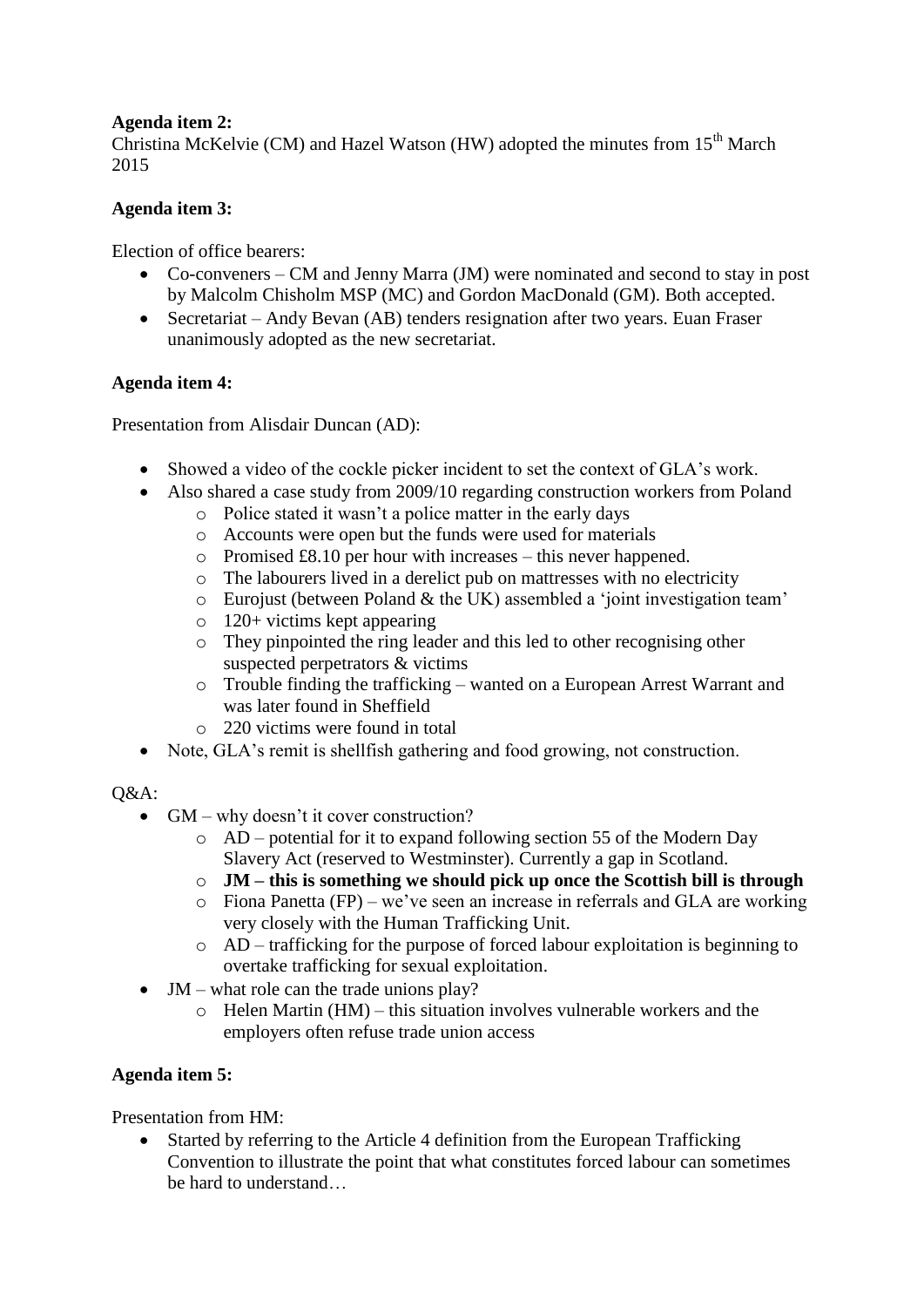- o Can be clear cut but more often can be difficult
- o Poor employment practice is not necessarily trafficking
- o At what point does it become trafficking?
- It's difficult to be precise with numbers for forced labour but it's probably into the 1000s within the UK and these include agency workers, migrant workers and long chains of employment.
	- o 880,000 people trafficked in Europe
	- o 11,000-13,000 in the UK
- Common industries agriculture, construction, maritime, food processing, hotels and leisure.
- The common denominator is vulnerability.
- Why do people use forced labour?
	- o People make lots of money from it
	- o Customers want cheap items
- How to tackle it?
	- o Recognise severe and routine abuse
	- o Disrupt the market
	- o Encourage transparency in the food chains
	- o Do separate international/domestic
- Inspection
	- o GLA is a good example of how it can be done but they are underfunded and resourced
	- o Good procurement and employment practice should be encouraged
- Collective bargaining should be used
- Reserved vs. devolved
	- o Much of this area of work is reserved
	- o Eg. Agricultural Boards are reserved that said, there are soft powers that can be used

Q&A:

- Mei-Ling McNamara (MM) asked about the recent case in Fort William regarding the hotel workers. Bangladeshi victims (visas issued); issues around identification; the case lasted ages.
	- o AD mentioned about the NRM and three new pilot programmes
	- o JM requested further information about the trial
	- o Jim Laird (JL CPG member) was not in attendance but was at the trial
	- o **JM to get some information from JL**
- Jill Sutherland (JS) asked about the Westminster & Holyrood bills with regard to immigration. Can immigration get into the Scottish bill somehow? **JS to send an email to JM detailing her point.**
- Iain Whyte (IW) asked about the likelihood of more resources being released to address this?
	- $\circ$  AD we can always do with more.
	- o FP there's a need for more powers eg Arrest. They currently have no power of arrest in Scotland. Change would require legislative change.
	- $\circ$  JM training for public agencies can be pushed after the bill is through
- JM asked if there is a campaign we can get behind for forced labourers? Is there a role for the trade unions?
	- o HM definitely a role for trade unions. Limited by the scale of the challenge and limited capacity.
- Is slave free branding a realistic possibility?